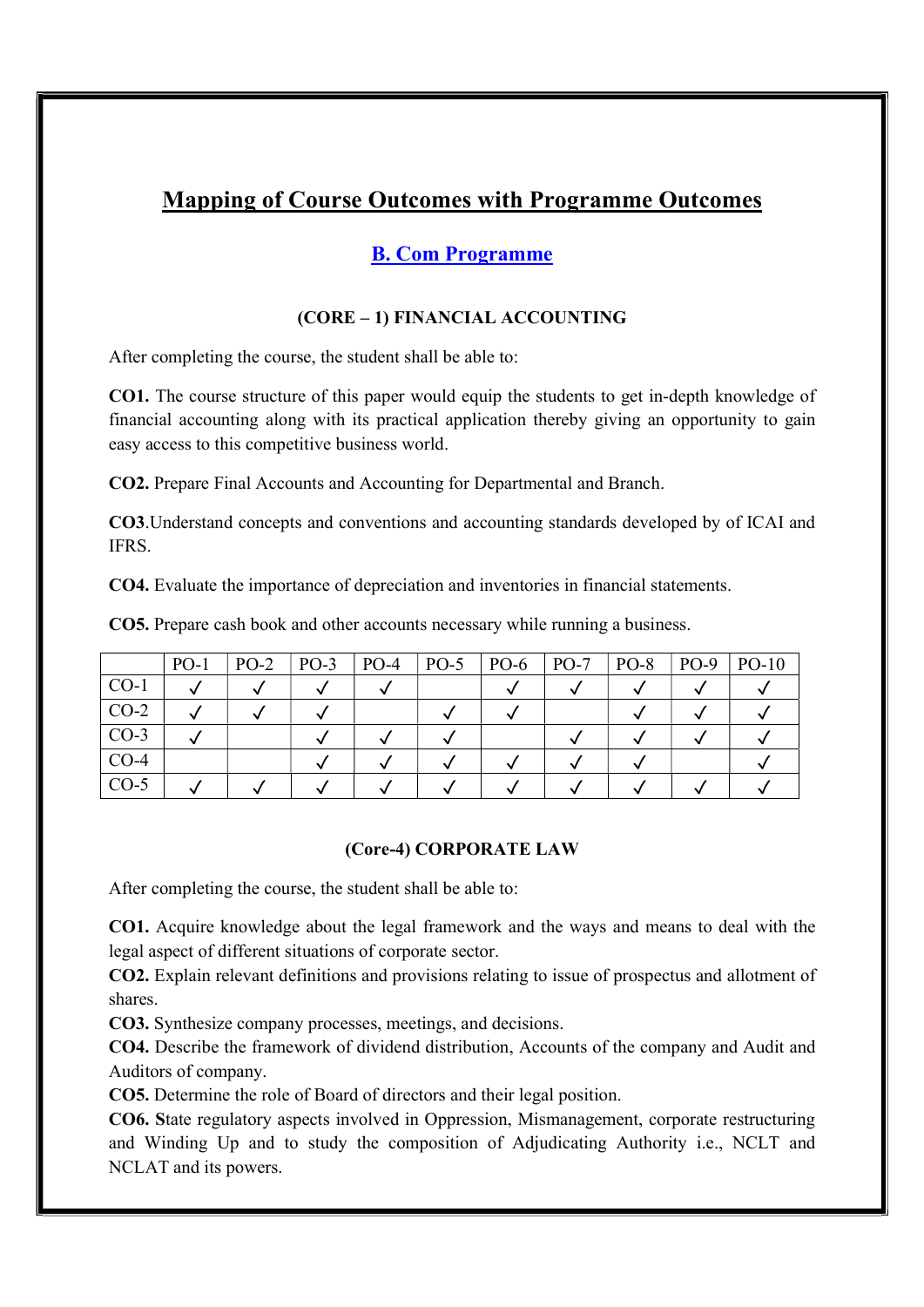|        | <b>PO-1</b> | $PO-2$ | <b>PO-3</b> | $PO-4$ | $PO-5$ | <b>PO-6</b> | $PO-7$ | <b>PO-8</b> | <b>PO-9</b> | <b>PO-10</b> |
|--------|-------------|--------|-------------|--------|--------|-------------|--------|-------------|-------------|--------------|
| $CO-1$ |             |        |             |        |        |             |        |             |             |              |
| $CO-2$ |             |        |             |        |        |             |        |             |             |              |
| $CO-3$ |             |        |             |        |        |             |        |             |             |              |
| $CO-4$ |             |        |             |        |        |             |        |             |             |              |
| $CO-5$ |             |        |             |        |        |             |        |             |             |              |
| $CO-6$ |             |        |             |        |        |             |        |             |             |              |

# (Core-5) CORPORATE ACCOUNTING

After completion of the course, learners will be able to:

CO1. Describe the rationale, merits, and demerits of issuing bonus shares for a company.

CO2. Prepare financial statements (Profit & Loss Account, Balance Sheet, etc.).

CO3. Prepare balance sheet after Valuation of Goodwill and Shares.

CO4. Analyse and interpret the changes in capital structure of a company.

CO5. Describe the process of liquidation of companies.

|        | $PO-1$ | $PO-2$ | <b>PO-3</b> | $PO-4$ | $PO-5$ | $ $ PO-6 | $PO-7$ | <b>PO-8</b> | <b>PO-9</b> | $PO-10$ |
|--------|--------|--------|-------------|--------|--------|----------|--------|-------------|-------------|---------|
| $CO-1$ |        |        |             |        |        |          |        |             |             |         |
| $CO-2$ |        |        |             |        |        |          |        |             |             |         |
| $CO-3$ |        |        |             |        |        |          |        |             |             |         |
| $CO-4$ |        |        |             |        |        |          |        |             |             |         |
| $CO-5$ |        |        |             |        |        |          |        |             |             |         |

#### (Core-6) INCOME TAX LAW AND PRACTICE

After completing the course, the students shall be able to:

CO1. Understand the basic concepts in the law of income tax and determine the residential status of different persons.

CO2. Identify the five heads in which income is categorised and compute income under the heads 'Salaries' and 'Income from House Property'.

CO3. Compute income under the head 'Profits and gains of business or profession', 'Capital gains' and 'Income from other sources.

CO4. Understand clubbing provisions, aggregate income after set-off and carry forward of losses, and deductions allowed under the Income Tax Act; and further to compute taxable income and tax liability of individuals and firms.

CO5. Develop the ability to file online returns of income.

|  |  |  | PO-1   PO-2   PO-3   PO-4   PO-5   PO-6   PO-7   PO-8   PO-9   PO-10 |  |  |
|--|--|--|----------------------------------------------------------------------|--|--|
|  |  |  |                                                                      |  |  |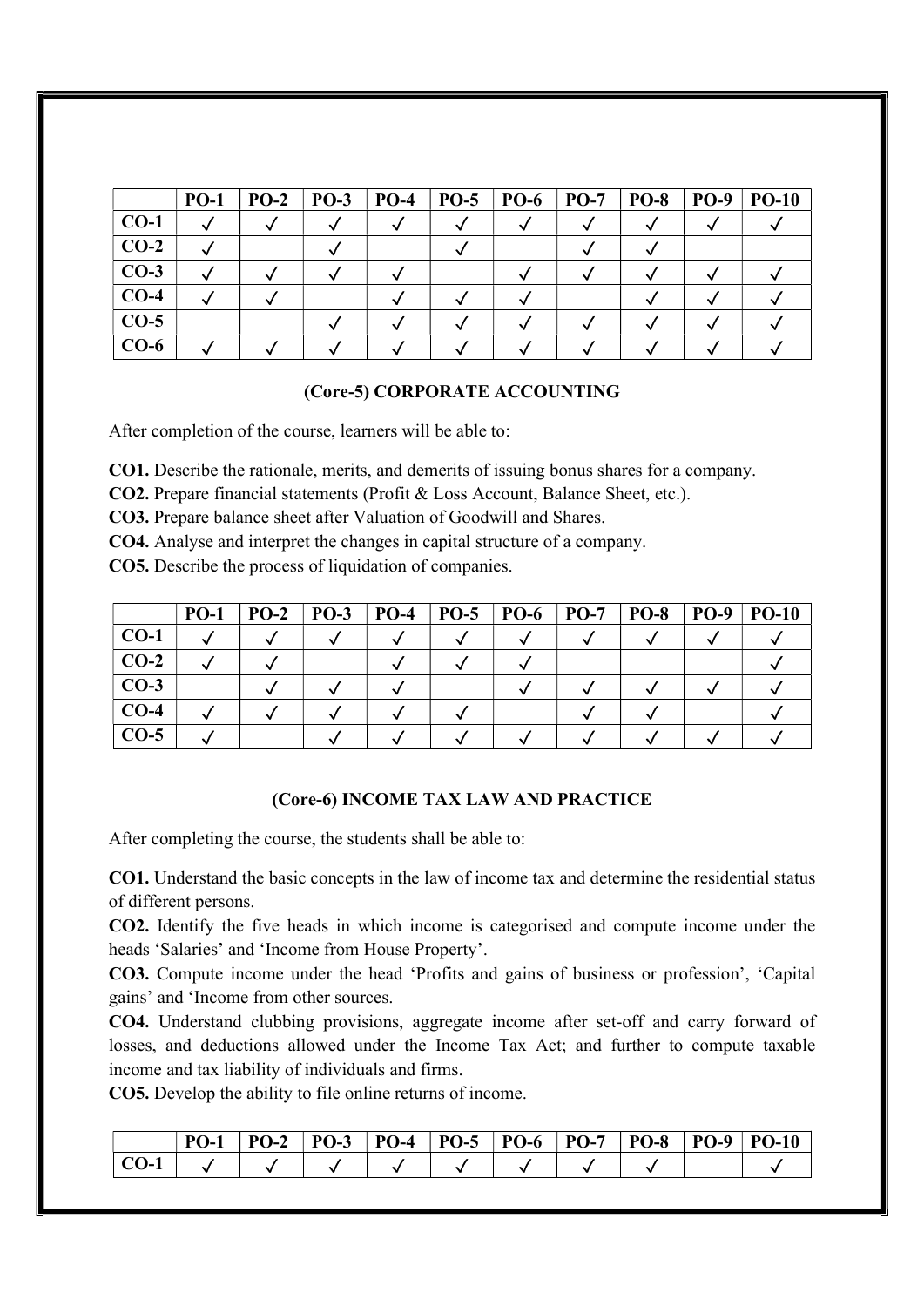| $CO-2$ |  |  |  |  |  |
|--------|--|--|--|--|--|
| $CO-3$ |  |  |  |  |  |
| $CO-4$ |  |  |  |  |  |
| $CO-5$ |  |  |  |  |  |

# (Core-8) GST & INDIRECT TAX

After completing the course, the students shall be able to:

CO1. Explain concept, need, and utility of indirect taxes.

CO2. Understand and analyse the taxable event, i.e., supply under GST.

CO3. Describe the provisions relating to levy of GST.

CO4. Identify exemptions for different types of goods and services.

CO5. Examine implications of input tax credit.

CO6. Explain the various procedures under GST.

CO7. Analyse provisions regarding penalties and interest.

|        | $PO-1$ | $PO-2$ | <b>PO-3</b> | $PO-4$ | $PO-5$ | $PO-6$ | $PO-7$ | <b>PO-8</b> | <b>PO-9</b> | $PO-10$ |
|--------|--------|--------|-------------|--------|--------|--------|--------|-------------|-------------|---------|
| $CO-1$ |        |        |             |        |        |        |        |             |             |         |
| $CO-2$ |        |        |             |        |        |        |        |             |             |         |
| $CO-3$ |        |        |             |        |        |        |        |             |             |         |
| $CO-4$ |        |        |             |        |        |        |        |             |             |         |
| $CO-5$ |        |        |             |        |        |        |        |             |             |         |
| $CO-6$ |        |        |             |        |        |        |        |             |             |         |
| $CO-7$ |        |        |             |        |        |        |        |             |             |         |

# (Core-11) COMPUTERIZED ACCOUNTING & E-FILING OF TAX RETURNS

The completion of this paper will enable the students to:

CO1. Create company and ledger accounts, voucher entries, payroll accounting, & data management in accounting software packages including TDS and GST.

CO2. Use of DBMS Package for various accounting database, designing of Payroll and report generation.

CO3. Preparation and submission of online Income Tax Returns, E-payment of tax, Everification of returns, and viewing of 26AS.

|                        | $PO-1$ | $PO-2$ | $PO-3$ | $PO-4$ | $ $ PO-5 $ $ PO-6 $ $ PO-7 | <b>PO-8</b> | <b>PO-9</b> | $PO-10$ |
|------------------------|--------|--------|--------|--------|----------------------------|-------------|-------------|---------|
| $\mathbf{CO}\text{-}1$ |        |        |        |        |                            |             |             |         |
| $CO-2$                 |        |        |        |        |                            |             |             |         |
| $CO-3$                 |        |        |        |        |                            |             |             |         |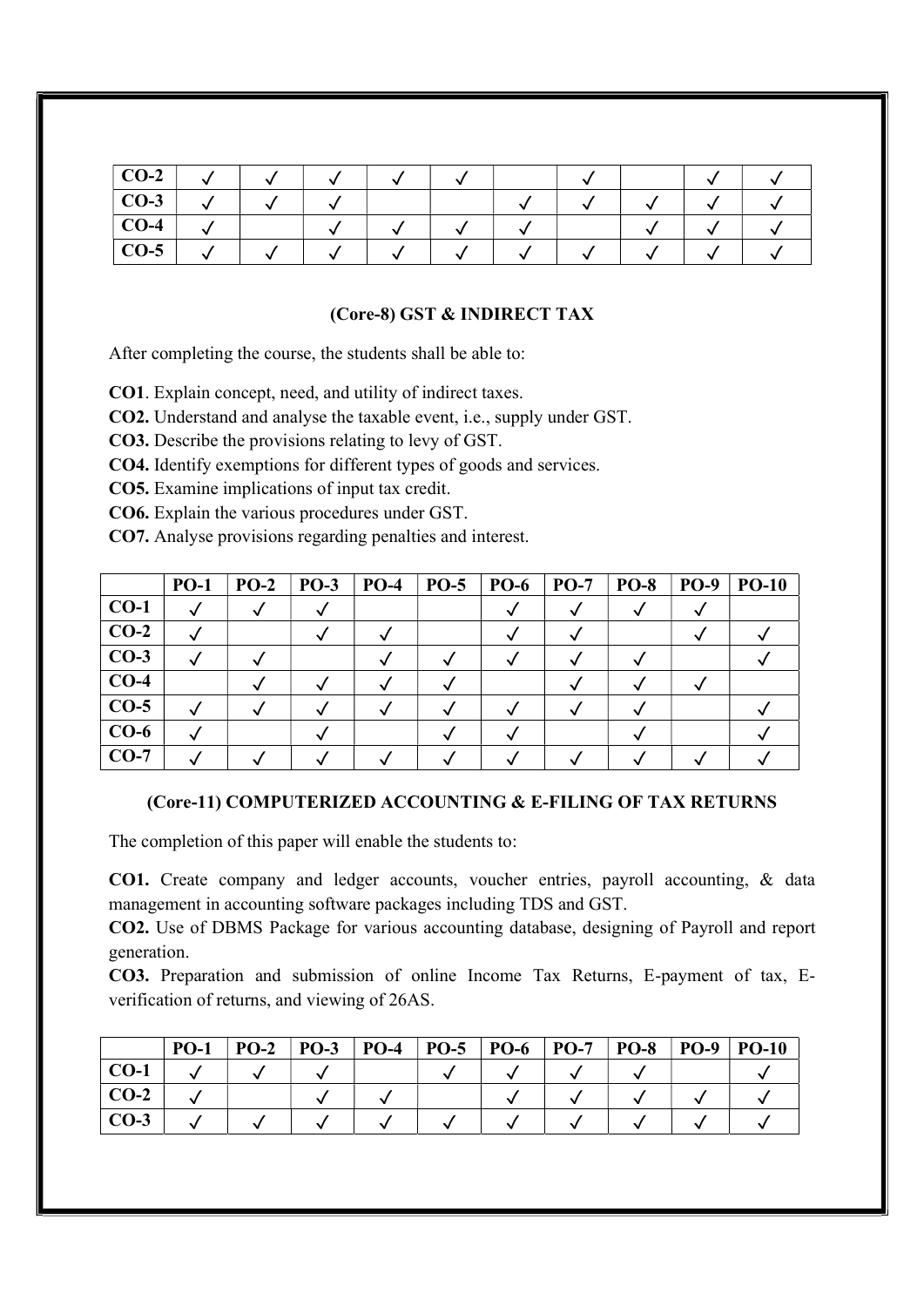# DSE – 2 Elective – II Group – A: Accounting & Finance

# FINANCIAL STATEMENT ANALYSIS & REPORTING

After completing the course, the student shall be able to:

CO1. Describe the conceptual framework of financial reporting, have an understanding the components of financial statements.

CO2. Identify major disclosures to be made in the annual report by the listed companies.

CO3. Explain techniques of analysis of financial statements.

CO4. Analyse and interpret financial statements of companies using the case study method.

CO5. Gain understanding of emerging areas in financial reporting.

|        | <b>PO-1</b> | $PO-2$ | $PO-3$ | $PO-4$ | $PO-5$ | <b>PO-6</b> | $ $ PO-7 | <b>PO-8</b> | <b>PO-9</b> | $PO-10$ |
|--------|-------------|--------|--------|--------|--------|-------------|----------|-------------|-------------|---------|
| $CO-1$ |             |        |        |        |        |             |          |             |             |         |
| $CO-2$ |             |        |        |        |        |             |          |             |             |         |
| $CO-3$ |             |        |        |        |        |             |          |             |             |         |
| $CO-4$ |             |        |        |        |        |             |          |             |             |         |
| $CO-5$ |             |        |        |        |        |             |          |             |             |         |

# DSE – 3 Elective – III

# CORPORATE TAX PLANNING

After completion of this paper, students will be able to:

CO1. Examine how tax planning is useful and essential for every tax payer and to understand the concept of tax evasion and tax planning from direct taxes point of view.

CO2. Determine residential status and its relationship with tax planning. Examine how tax planning is permitted under different provisions of the Income Tax Act.

CO3. Assess the tax liability of all category of persons having income under different heads, by considering tax planning measures providing for optimal tax relief;

CO4. Choose the avenues of investment with an intent to reduce tax liabilities and identify merits and limitations of different means of investments and examine various provisions relating to deduction and collection of tax at source and advance tax obligations.

CO5. Examine the tax provisions in relation to corporate restructuring.

|        | $PO-1$ | $PO-2$ | $PO-3$ | $PO-4$ | $PO-5$ | $PO-6$ | $\mathbf{P}\mathbf{O}\text{-}7$ | <b>PO-8</b> | $PO-9$ | <b>PO-10</b> |
|--------|--------|--------|--------|--------|--------|--------|---------------------------------|-------------|--------|--------------|
| $CO-1$ |        |        |        |        |        |        |                                 |             |        |              |
| $CO-2$ |        |        |        |        |        |        |                                 |             |        |              |
| $CO-3$ |        |        |        |        |        |        |                                 |             |        |              |
| $CO-4$ |        |        |        |        |        |        |                                 |             |        |              |
| $CO-5$ |        |        |        |        |        |        |                                 |             |        |              |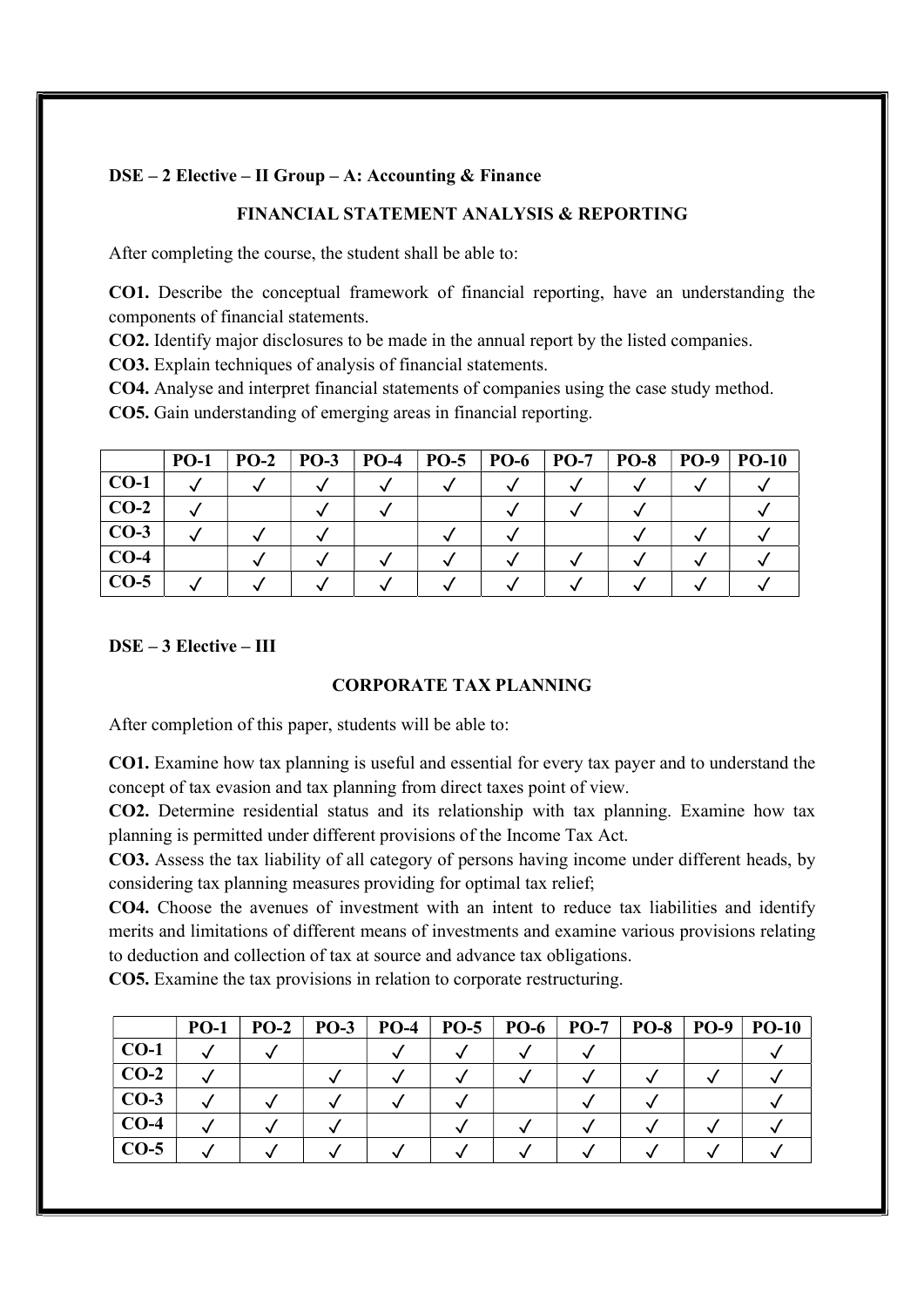# ENTREPRENEURSHIP DEVELOPMENT AND BUSINESS ETHICS (SEC-2)

After completing the course, the student shall be able to:

CO1. Understand entrepreneurship as volition in context of India.

CO2. Gather knowledge and ideas on the existing support system for entrepreneurial orientation. CO3. Understand enterprise formation process for gaining ideas as to creation of an enterprise for pursuing a career.

CO4. Understand requirements of post-enterprise creation for effective operation of the business. CO5.Gain knowledge on available growth strategies for implementing effective suitable strategy for expansion and growth.

|                 | <b>PO1</b> | PO <sub>2</sub> | PO <sub>3</sub> | PO <sub>4</sub> | PO <sub>5</sub> | <b>PO6</b> | PO <sub>7</sub> | PO <sub>8</sub> | PO <sub>9</sub> | <b>PO10</b> |
|-----------------|------------|-----------------|-----------------|-----------------|-----------------|------------|-----------------|-----------------|-----------------|-------------|
| CO <sub>1</sub> |            |                 |                 |                 |                 |            |                 |                 |                 |             |
| CO <sub>2</sub> |            |                 |                 |                 |                 |            |                 |                 |                 |             |
| CO <sub>3</sub> |            |                 |                 |                 |                 |            |                 |                 |                 |             |
| CO <sub>4</sub> |            |                 |                 |                 |                 |            |                 |                 |                 |             |
| CO <sub>5</sub> |            |                 |                 |                 |                 |            |                 |                 |                 |             |

# (Core-12) FUNDAMENTALS OF FINANCIAL MANAGEMENT

After the completion of this paper, students will be able to

CO1. Explain the nature, scope and objective of financial management, along with Time Value of Money, Risk & Return.

CO2. Analyse Capital Budgeting Process and Techniques including NPV, IRR and Profitability Index.

CO3. Examine various Capital structure theories and estimating cost of capital.

CO4. Critically examine basic Theories and policies of Dividend.

CO5. Estimate working capital along with an overview of cash receivables and inventory management.

|        | $PO-1$ | $PO-2$ | $PO-3$ | $\mathbf{P}\mathbf{O}\text{-}4$ | $PO-5$ | $PO-6$   $PO-7$ | <b>PO-8</b> | $PO-9$ | $PO-10$ |
|--------|--------|--------|--------|---------------------------------|--------|-----------------|-------------|--------|---------|
| $CO-1$ |        |        |        |                                 |        |                 |             |        |         |
| $CO-2$ |        |        |        |                                 |        |                 |             |        |         |
| $CO-3$ |        |        |        |                                 |        |                 |             |        |         |
| $CO-4$ |        |        |        |                                 |        |                 |             |        |         |
| $CO-5$ |        |        |        |                                 |        |                 |             |        |         |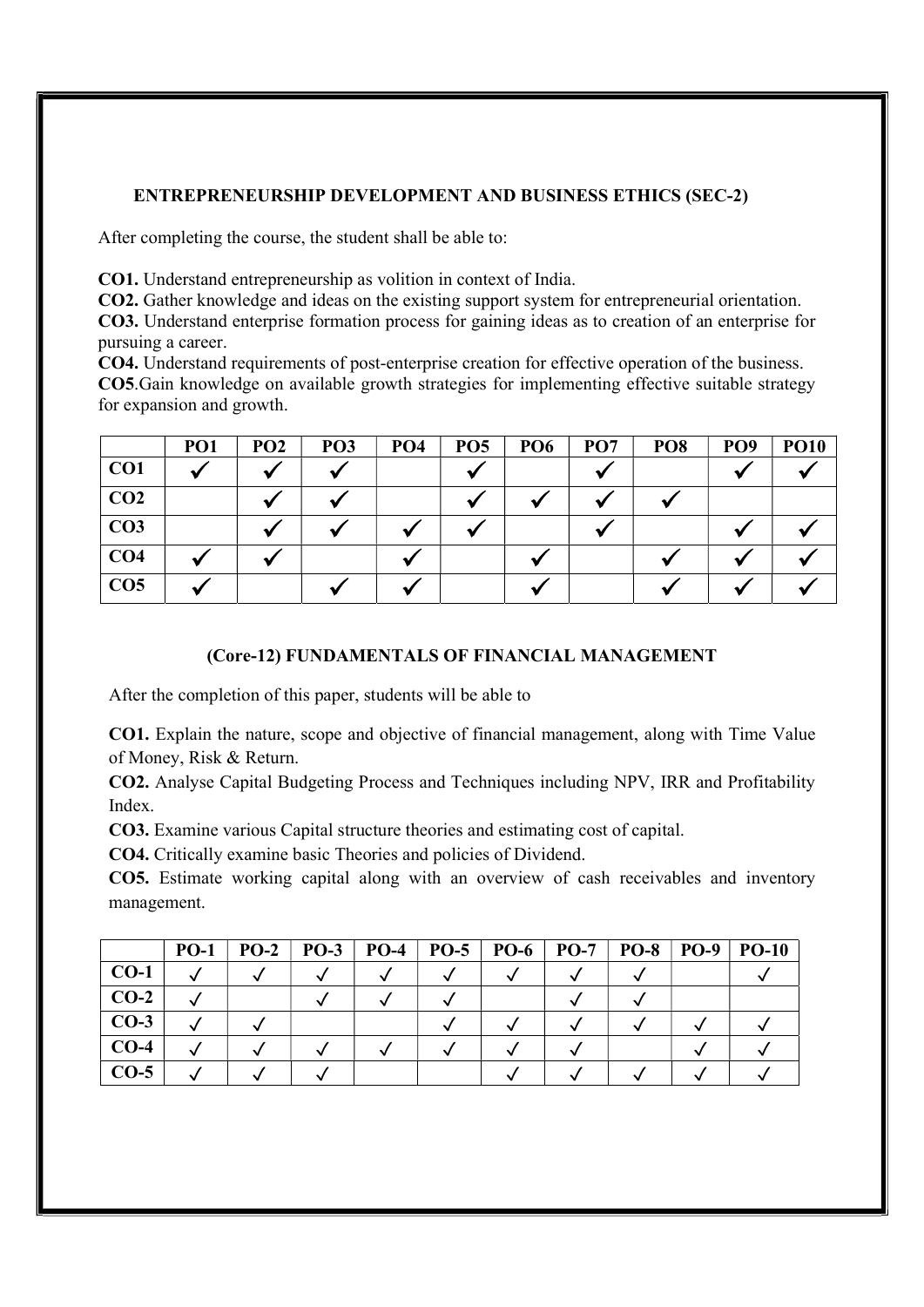# (Core-13) AUDITING AND CORPORATE GOVERNANCE

After completing the course, the student shall be able to:

CO1. Differentiate between different aspects of auditing especially for internal check, internal control and for overall corporate governance.

CO2. Understand the concept of corporate governance in organisations and its essence for management.

CO3. Provide and assimilate information leading to failure of organisation and corporate scams.

CO4. Comprehend the governance framework for an organisation provided by different regulatory bodies in India and Abroad.

CO5. Recognise the essence of ethics in business.

|        | <b>PO-1</b> | $PO-2$ | $PO-3$ | $\overline{P}O-4$ | $PO-5$ | <b>PO-6</b> | $PO-7$ | <b>PO-8</b> | <b>PO-9</b> | $PO-10$ |
|--------|-------------|--------|--------|-------------------|--------|-------------|--------|-------------|-------------|---------|
| $CO-1$ |             |        |        |                   |        |             |        |             |             |         |
| $CO-2$ |             |        |        |                   |        |             |        |             |             |         |
| $CO-3$ |             |        |        |                   |        |             |        |             |             |         |
| $CO-4$ |             |        |        |                   |        |             |        |             |             |         |
| $CO-5$ |             |        |        |                   |        |             |        |             |             |         |

# B. B.A Programme

# BUSINESS ETHICS & CORPORATE GOVERNANCE (302)

After completing the course, the student shall be able to:

CO1. Comprehend the concept of business ethics and reasons of unethical business practices.

CO2. Exhibit a relationship between business ethics and the Changing Environment.

CO3. Understand the relevance of driving forces of CSR present scenario.

CO4. Imbibe in them the awareness and importance of social responsibility for business.

CO5. Enlighten him/herself about the concept and relevance of Corporate Governance in India.

|                 | PO <sub>1</sub> | PO <sub>2</sub> | PO <sub>3</sub> | PO <sub>4</sub> | PO <sub>5</sub> | PO <sub>6</sub> | PO <sub>7</sub> | PO <sub>8</sub> | PO <sub>9</sub> | <b>PO10</b> |
|-----------------|-----------------|-----------------|-----------------|-----------------|-----------------|-----------------|-----------------|-----------------|-----------------|-------------|
| CO1             |                 |                 |                 |                 |                 |                 |                 |                 |                 |             |
| CO <sub>2</sub> |                 |                 |                 |                 |                 |                 |                 |                 |                 |             |
| CO <sub>3</sub> |                 |                 |                 |                 |                 |                 |                 |                 |                 |             |
| CO <sub>4</sub> |                 |                 |                 |                 |                 |                 |                 |                 |                 |             |
| CO <sub>5</sub> |                 |                 |                 |                 |                 |                 |                 |                 |                 |             |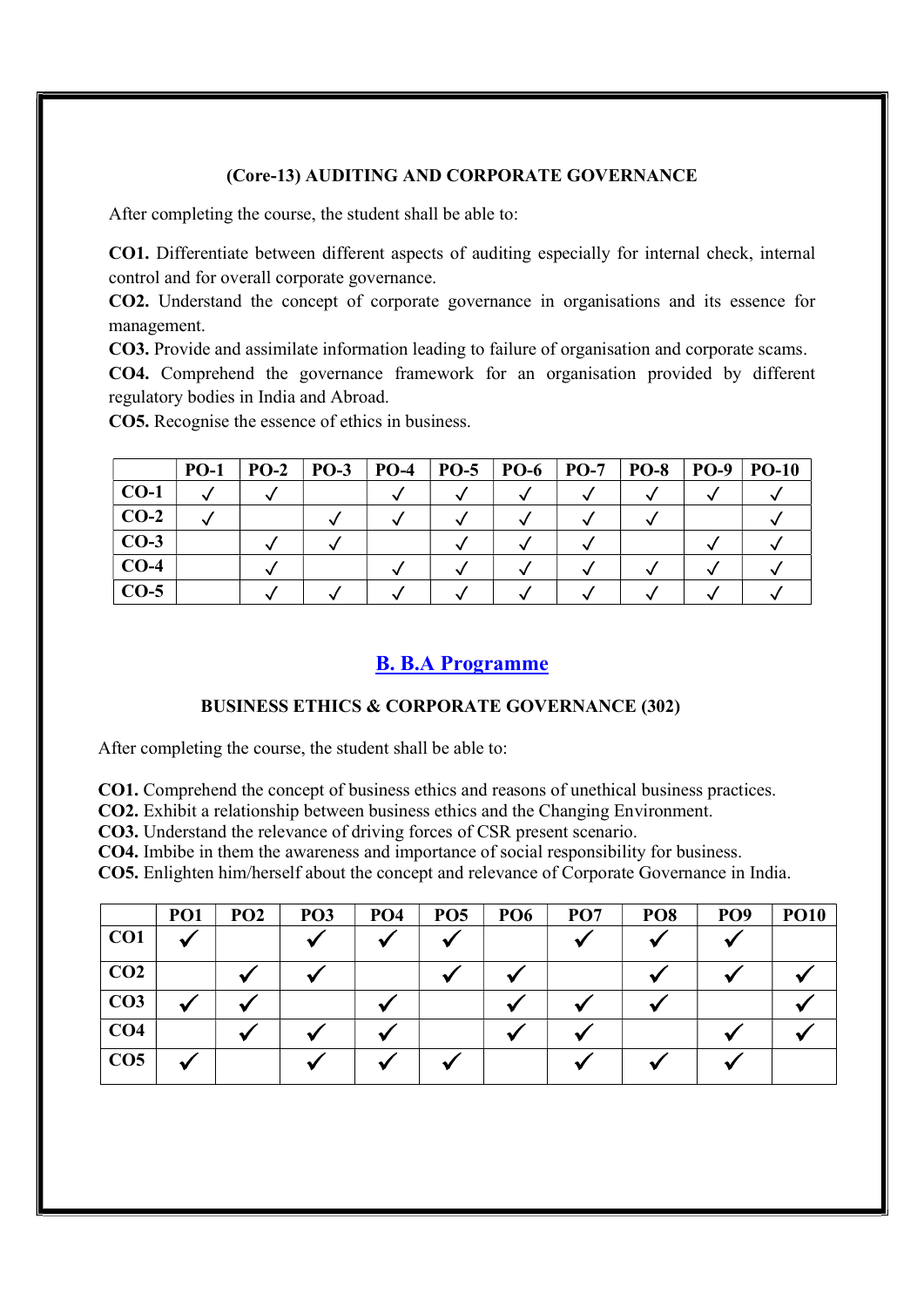# PRODUCTION AND OPERATIONS MANAGEMENT (404)

After completing the course, the student shall be able to:

CO1. Explain about the operations, strategic importance and can provide a competitive advantage in the workplace and techniques of location and facility planning.

CO2. Provide students with basic concepts related to Work Study, Method Study and Work Measurement.

CO3. Understand the Materials Management function, Demand Management and Inventory Management.

CO4. Explain the concept and core values of Quality Management (QM).

CO5. Determine the voice of the customer and the impact of quality on economic performance.

|                 | PO <sub>1</sub> | PO <sub>2</sub> | PO <sub>3</sub> | PO <sub>4</sub> | PO <sub>5</sub> | PO <sub>6</sub> | PO <sub>7</sub> | PO <sub>8</sub> | PO <sub>9</sub> | <b>PO10</b> |
|-----------------|-----------------|-----------------|-----------------|-----------------|-----------------|-----------------|-----------------|-----------------|-----------------|-------------|
| CO1             |                 |                 |                 |                 |                 |                 |                 |                 |                 |             |
| CO <sub>2</sub> |                 |                 |                 |                 |                 |                 |                 |                 |                 |             |
| CO <sub>3</sub> |                 |                 |                 |                 |                 |                 |                 |                 |                 |             |
| CO <sub>4</sub> |                 |                 |                 |                 |                 |                 |                 |                 |                 |             |
| CO <sub>5</sub> |                 |                 |                 |                 |                 |                 |                 |                 |                 |             |

# ORGANISATIONAL BEHAVIOUR (501)

After completing the course, the student shall be able to:

CO1. Understand the development of organizational behaviour and explain the micro & macro approaches.

CO2. Create an understanding of the practical application of organizational behaviour.

CO3. Analyse the complexities associated with management of the group behaviour in the organization.

CO4. Develop creative and innovative ideas that could positively shape the organizations.

CO5. Accept and embrace in working with different people from different cultural and diverse background in the workplace.

|                 | <b>PO1</b> | PO <sub>2</sub> | PO <sub>3</sub> | PO <sub>4</sub> | PO <sub>5</sub> | PO <sub>6</sub> | PO <sub>7</sub> | PO <sub>8</sub> | PO <sub>9</sub> | <b>PO10</b> |
|-----------------|------------|-----------------|-----------------|-----------------|-----------------|-----------------|-----------------|-----------------|-----------------|-------------|
| CO <sub>1</sub> |            |                 |                 |                 |                 |                 |                 |                 |                 |             |
| CO <sub>2</sub> |            |                 |                 |                 |                 |                 |                 |                 |                 |             |
| CO <sub>3</sub> |            |                 |                 |                 |                 |                 |                 |                 |                 |             |
| CO <sub>4</sub> |            |                 |                 |                 |                 |                 |                 |                 |                 |             |
| CO <sub>5</sub> |            |                 |                 |                 |                 |                 |                 |                 |                 |             |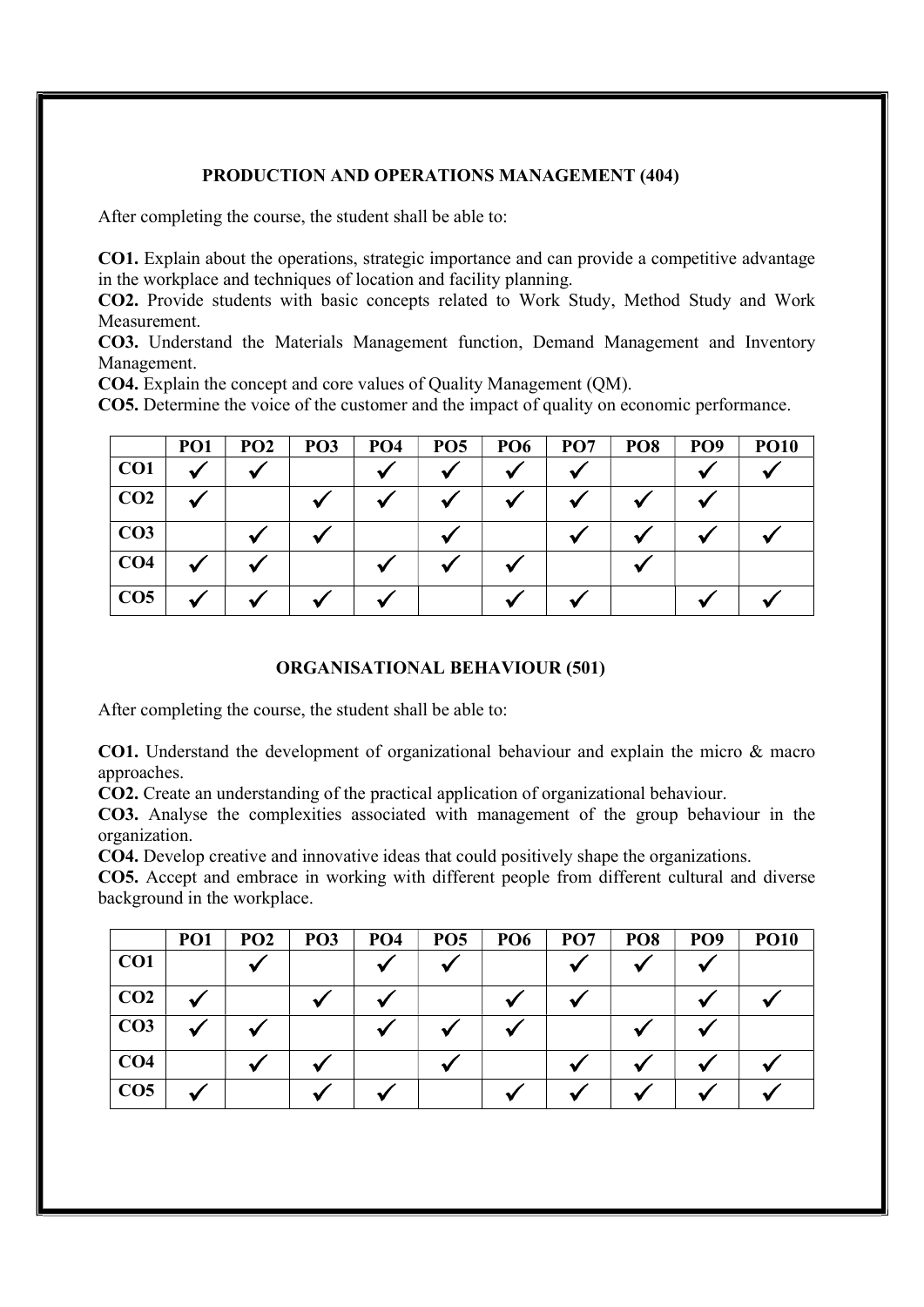# ENTREPRENEURSHIP AND SMALL BUSINESS MANAGEMENT (602)

After completion of the course, the student will be able to:

CO1. Demonstrate knowledge on the dynamic role of entrepreneurship and small businesses.

CO2. Explain the stages of the entrepreneurial process and the resources needed for the successful development of entrepreneurial ventures.

CO3. Perform key steps in the elaboration of business idea.

CO4. Demonstrate and present successful work, collaboration and division of tasks in a multidisciplinary and multicultural team.

CO5. Demonstrate competence in identifying opportunities and challenges that entrepreneurs and small business owners/managers face in trying to achieve their business objectives.

|                 | PO <sub>1</sub> | PO <sub>2</sub> | PO <sub>3</sub> | PO <sub>4</sub> | PO <sub>5</sub> | PO <sub>6</sub> | PO <sub>7</sub> | PO <sub>8</sub> | PO <sub>9</sub> | <b>PO10</b> |
|-----------------|-----------------|-----------------|-----------------|-----------------|-----------------|-----------------|-----------------|-----------------|-----------------|-------------|
| CO1             |                 |                 |                 |                 |                 |                 |                 |                 |                 |             |
| CO <sub>2</sub> |                 |                 |                 |                 |                 |                 |                 |                 |                 |             |
| CO <sub>3</sub> |                 |                 |                 |                 |                 |                 |                 |                 |                 |             |
| CO <sub>4</sub> |                 |                 |                 |                 |                 |                 |                 |                 |                 |             |
| CO <sub>5</sub> |                 |                 |                 |                 |                 |                 |                 |                 |                 |             |

#### **ECONOMICS**

On completion of this course, the students will be able to:

CO1: Understand, and analyze the link between business economics and business decision, the economic environment in which business entities operate

CO2. Realizing the importance of demand forecasting and method of demand forecasting analyze the real aspects of managerial decision- making process.

CO3. Evaluate and demonstrate various production theories and explain the meaning of Marginal, average, total revenue, and Marginal, average and total cost and its implication.

CO4. Analyze the causes and consequences of different market conditions.

CO5. Implement various market structures along with their business issues and strategy formulation process for each of them.

|                 | PO <sub>1</sub> | PO <sub>2</sub> | PO <sub>3</sub> | PO <sub>4</sub> | PO <sub>5</sub> | <b>PO6</b> | PO <sub>7</sub> | PO <sub>8</sub> | PO <sub>9</sub> | <b>PO10</b> |
|-----------------|-----------------|-----------------|-----------------|-----------------|-----------------|------------|-----------------|-----------------|-----------------|-------------|
| CO <sub>1</sub> |                 |                 |                 |                 |                 |            |                 |                 |                 |             |
| CO <sub>2</sub> |                 |                 |                 |                 |                 |            |                 |                 |                 |             |
| CO <sub>3</sub> |                 |                 |                 |                 |                 |            |                 |                 |                 |             |
| CO <sub>4</sub> |                 |                 |                 |                 |                 |            |                 |                 |                 |             |
| CO <sub>5</sub> |                 |                 |                 |                 |                 |            |                 |                 |                 |             |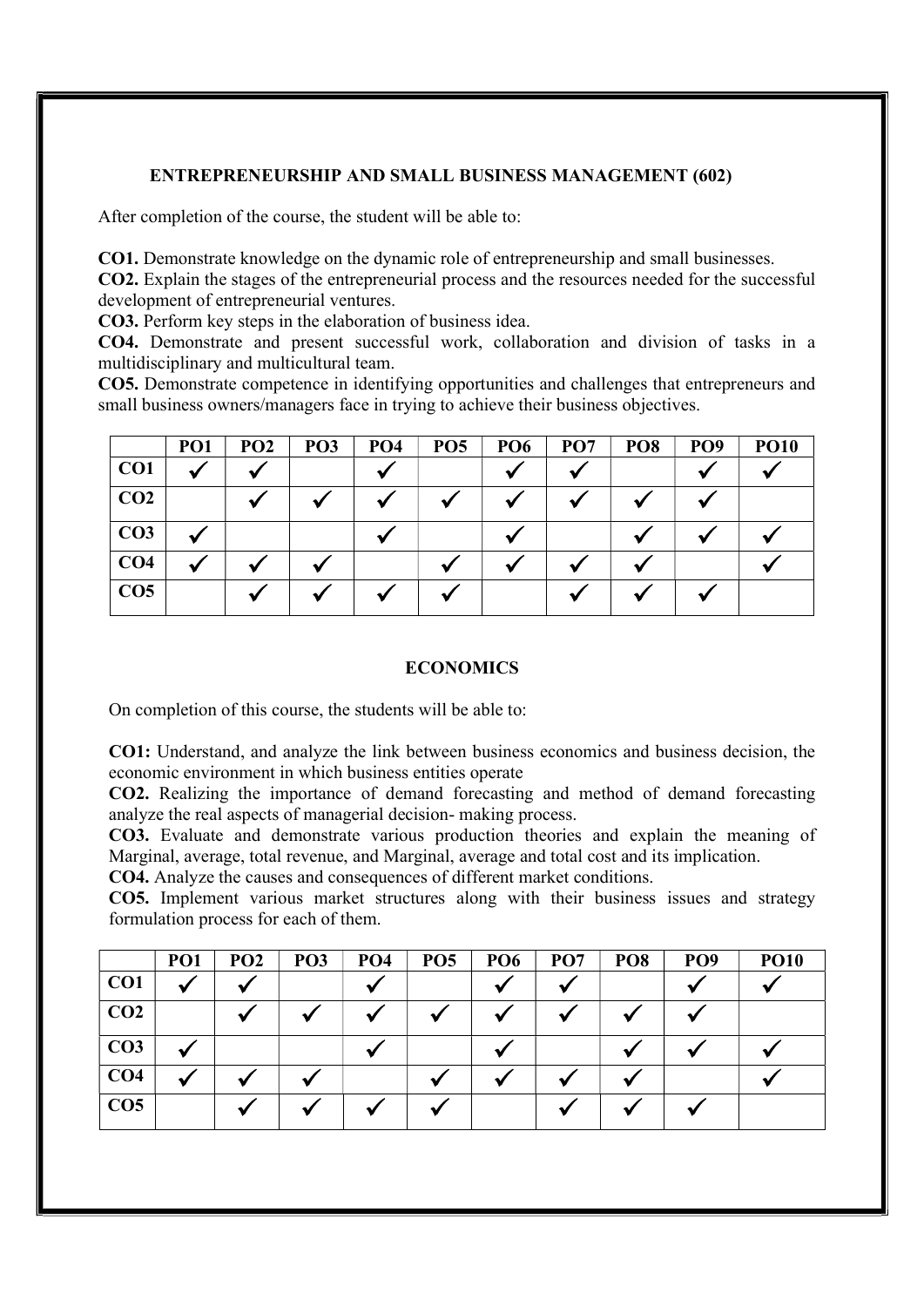# INTRODUCTION TO BANKING AND INSURANCE (CODE 303)

On completion of this course, the students will be able:

CO1: To understand the theoretical structures about banking and insurance.

CO2: To make the students understand the various services offered and various risks faced by banks

CO3: To make them aware of various banking innovations after nationalization

CO4: To give them an overview about insurance industry

CO5: Develop the traits of professionalism amongst the students. Professional attire, professional communication skills and professional discipline will be inculcated.

|        | <b>PO-1</b> | $PO-2$ | $PO-3$ | <b>PO-4</b> | $PO-5$ | <b>PO-6</b> | $PO-7$ | <b>PO-8</b> | <b>PO-9</b> | $PO-10$ |
|--------|-------------|--------|--------|-------------|--------|-------------|--------|-------------|-------------|---------|
| $CO-1$ |             |        |        |             |        |             |        |             |             |         |
| $CO-2$ |             |        |        |             |        |             |        |             |             |         |
| $CO-3$ |             |        |        |             |        |             |        |             |             |         |
| $CO-4$ |             |        |        |             |        |             |        |             |             |         |
| $CO-5$ |             |        |        |             |        |             |        |             |             |         |

# FINANCIAL ACCOUNTING (104)

On completion of this course, the students will be able to:

CO1. Demonstrate a good understanding the concept of double entry system and principles of accounting

CO2. Apply critical thinking and problem- solving skill for preparation of trading and profit and loss account and balance sheet of sole trader.

CO3. Understand of various methods of maintaining accounts of Departments.

CO4. Learn accounting for branches and departments

CO5. Develop understanding about the accounting of single- entry system and its difference with double entry system.

|        | $PO-1$ | $PO-2$ | $PO-3$ | $PO-4$ | $PO-5$ | $PO-6$   PO-7 | $PO-8$ | <b>PO-9</b> | $PO-10$ |
|--------|--------|--------|--------|--------|--------|---------------|--------|-------------|---------|
| $CO-1$ |        |        |        |        |        |               |        |             |         |
| $CO-2$ |        |        |        |        |        |               |        |             |         |
| $CO-3$ |        |        |        |        |        |               |        |             |         |
| $CO-4$ |        |        |        |        |        |               |        |             |         |
| $CO-5$ |        |        |        |        |        |               |        |             |         |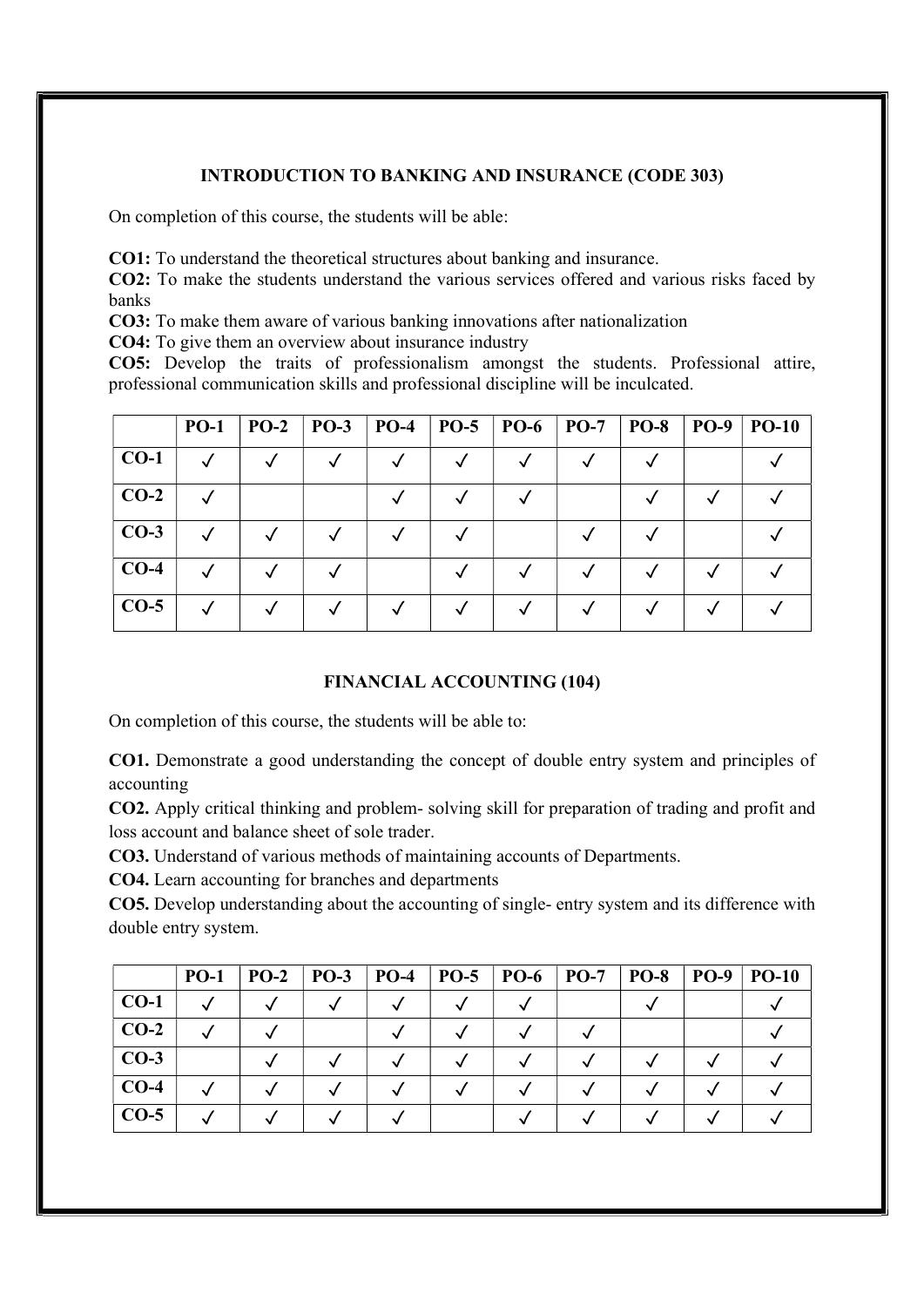# COST AND MANAGEMENT ACCOUNTING (203)

On completion of this course, the students will be able to:

CO1. Familiarize the concept of cost accounting and analysis material cost by various methods of pricing material issues.

CO2. Develop the knowledge about remuneration and incentives of labour with calculations of overheads.

CO3. Gather knowledge on preparation of cost sheet in organization practical point of view.

CO4. Facilitate the idea and meaning of process costing with accounting procedure of costing and analysis the treatment of normal and abnormal losses & gains.

CO5. Impart the knowledge of operating costing with various methods and techniques of operating costing.

|        | $PO-1$ | $PO-2$ | <b>PO-3</b> | <b>PO-4</b> | $PO-5$ | <b>PO-6</b> | $PO-7$ | <b>PO-8</b> | <b>PO-9</b> | <b>PO-10</b> |
|--------|--------|--------|-------------|-------------|--------|-------------|--------|-------------|-------------|--------------|
| $CO-1$ |        |        |             |             |        |             |        |             |             |              |
| $CO-2$ |        |        |             |             |        |             |        |             |             |              |
| $CO-3$ |        |        |             |             |        |             |        |             |             |              |
| $CO-4$ |        |        |             |             |        |             |        |             |             |              |
| $CO-5$ |        |        |             |             |        |             |        |             |             |              |

# FINANCIAL MANAGEMENT (401)

On completion of this course, the students will be able to:

CO1. Demonstrate a good understanding of concepts, goals and functions of financial management.

CO2. Analyse the pattern of fund requirement and associated risk through financial planning.

CO3. Evaluate various theories of dividend and capital budgeting techniques to allocate funds to the most attractive investment opportunity

CO4. Estimate various capital structure theories and factors affecting capital structure decisions in a firm.

CO5. Determine optimum capital structure and cost of capital of various sources like equity, debt, preference and retained earnings.

CO6. Examine the determinants of working capital requirement of the company and its tools for smooth functioning of business.

|        | <b>PO-1</b> | $PO-2$ | $PO-3$ | $PO-4$ | $PO-5$ | <b>PO-6</b> | $PO-7$ | $PO-8$ | <b>PO-9</b> | <b>PO-10</b> |
|--------|-------------|--------|--------|--------|--------|-------------|--------|--------|-------------|--------------|
| $CO-1$ |             |        |        |        |        |             |        |        |             |              |
| $CO-2$ |             |        |        |        |        |             |        |        |             |              |
| $CO-3$ |             |        |        |        |        |             |        |        |             |              |
| $CO-4$ |             |        |        |        |        |             |        |        |             |              |
| $CO-5$ |             |        |        |        |        |             |        |        |             |              |
| $CO-6$ |             |        |        |        |        |             |        |        |             |              |